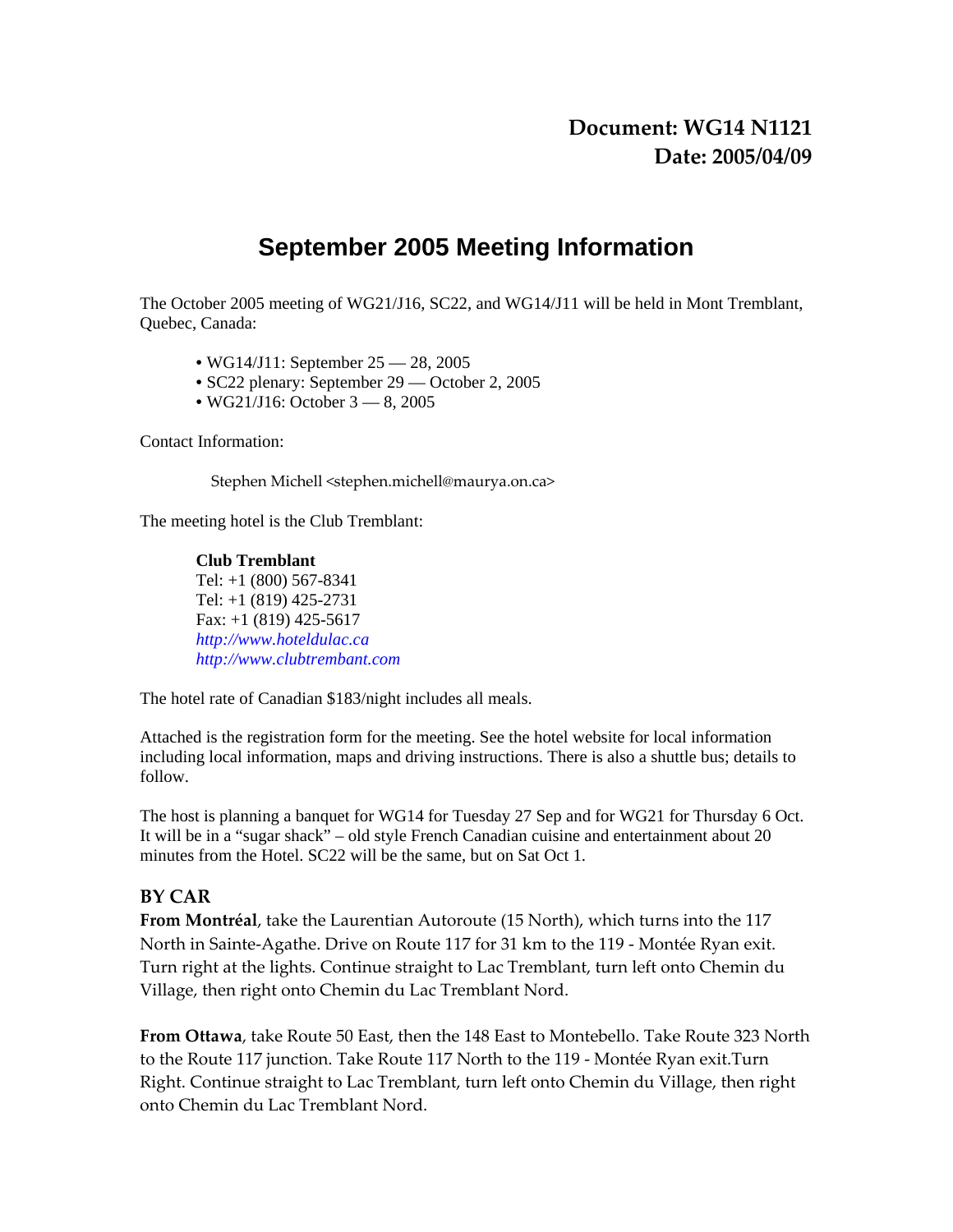# **FROM THE AIRPORT**

Hotel Club Tremblant is served by two airports: Montreal International Airport ‐ Dorval, which is 80 miles, or 130 kilometers away. Hertz rental service, Hotel Club Tremblantʹs official transporter, is available at this airport.

The other is Mont-Tremblant International Airport is located in the heart of the region just 30 minutes from Tremblant with direct flights available from Toronto (Pearson). The airport also accommodates charter flights from North America and Europe.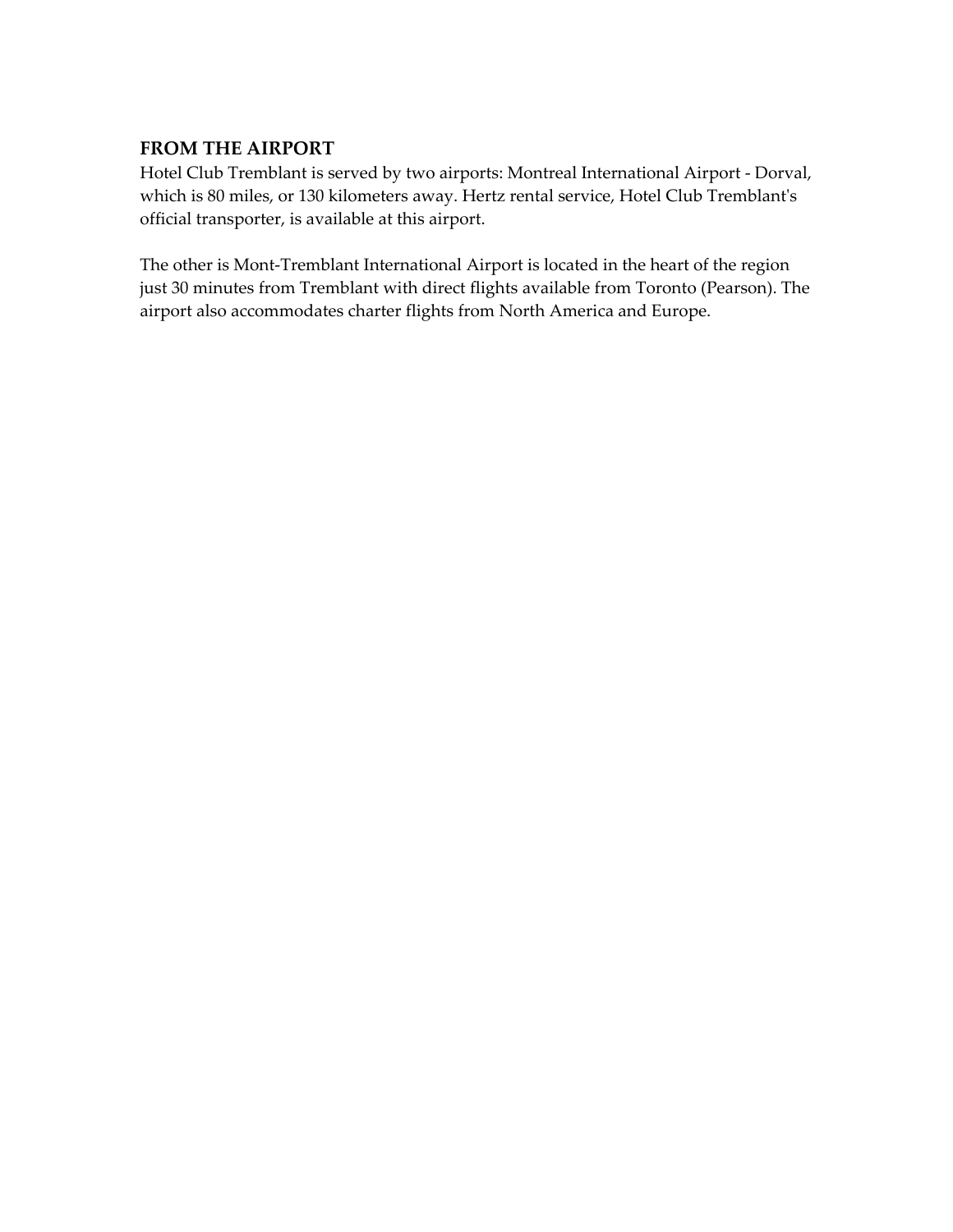# **HOTEL CLUB TREMBLANT**

#### **INDIVIDUAL REGISTRATION**

**Name of event:** ISO/IEC/JTC1/SC22 plenary and WG14/WG21 meetings Dates of event: Monday September 26th to Saturday October 8th, 2005

> **WG14 C: Sept 25 – 28 SC22: Special: Sep 29, Plenary: Sep 30 – Oct 2 WG21 C++: Oct 3 – Oct 8**

| <b>CLIENT NAME:</b> |       | <b>FIRM:</b> |                     |  |
|---------------------|-------|--------------|---------------------|--|
| <b>ADDRESS:</b>     |       |              |                     |  |
| <b>CITY</b>         |       | <b>PROV:</b> | <b>POSTAL CODE:</b> |  |
| <b>AFFILIATION</b>  |       |              |                     |  |
| <b>Residence:</b>   | work: |              | fax:                |  |

# **TYPE OF ACCOMMODATIONS (Taxes not included)**

*One (1) bedroom suite Two (2) bedroom suite* 

1 person per suite: \$183,00 per person per night 2 person per suite: \$143,00 per person per night 2 people per suite: \$133,00 per person per night 3 people per suite: \$123,00 per person per night

4 people per suite: \$112,00 per person per night

Smoking Non-smoking

#### **Included in these rates :**

Accommodation \* Outside parking \* 3 meals per day \* Access to on site activities \* Daily maid service \* Basic service charges

| <b>Number of nights:</b> | <b>Arrival Date:</b> | <b>Departure Date:</b> |
|--------------------------|----------------------|------------------------|
|                          |                      |                        |

| I will share a suite with: Name: |  |
|----------------------------------|--|
|                                  |  |

| Name:<br>*** |  |
|--------------|--|
| Name:        |  |

**Rates for family: Spouses – same rate as participant, (eg \$133 each for 1-bedroom) children under 5 - free, children 6-12 - \$45/night children 13-16 - \$75/night** 

**AMOUNT OF PACKAGE X # OF NIGHTS: \_\_\_\_\_\_\_\_\_\_\_\_ DEPOSIT REQUIRED: \_\_\_\_\_\_\_\_\_\_\_\_\_\_\_\_\_** 

## **(Assumed by client) 15 % of assumed package before taxes)**

The rate has been determined according to the number of occupant. If this number varies, the rate will be adjusted accordingly.

## **CANCELLATION POLICY:**

A) The deposit will be reimbursed, less a 25\$ administration fee, if the cancellation notice is received by Hotel Club Tremblant at the latest 7 days preceding the arrival date. In the case of a complete cancellation, less than 7 days preceding the start of the event, the penalty will equal the entire deposit above mentioned.